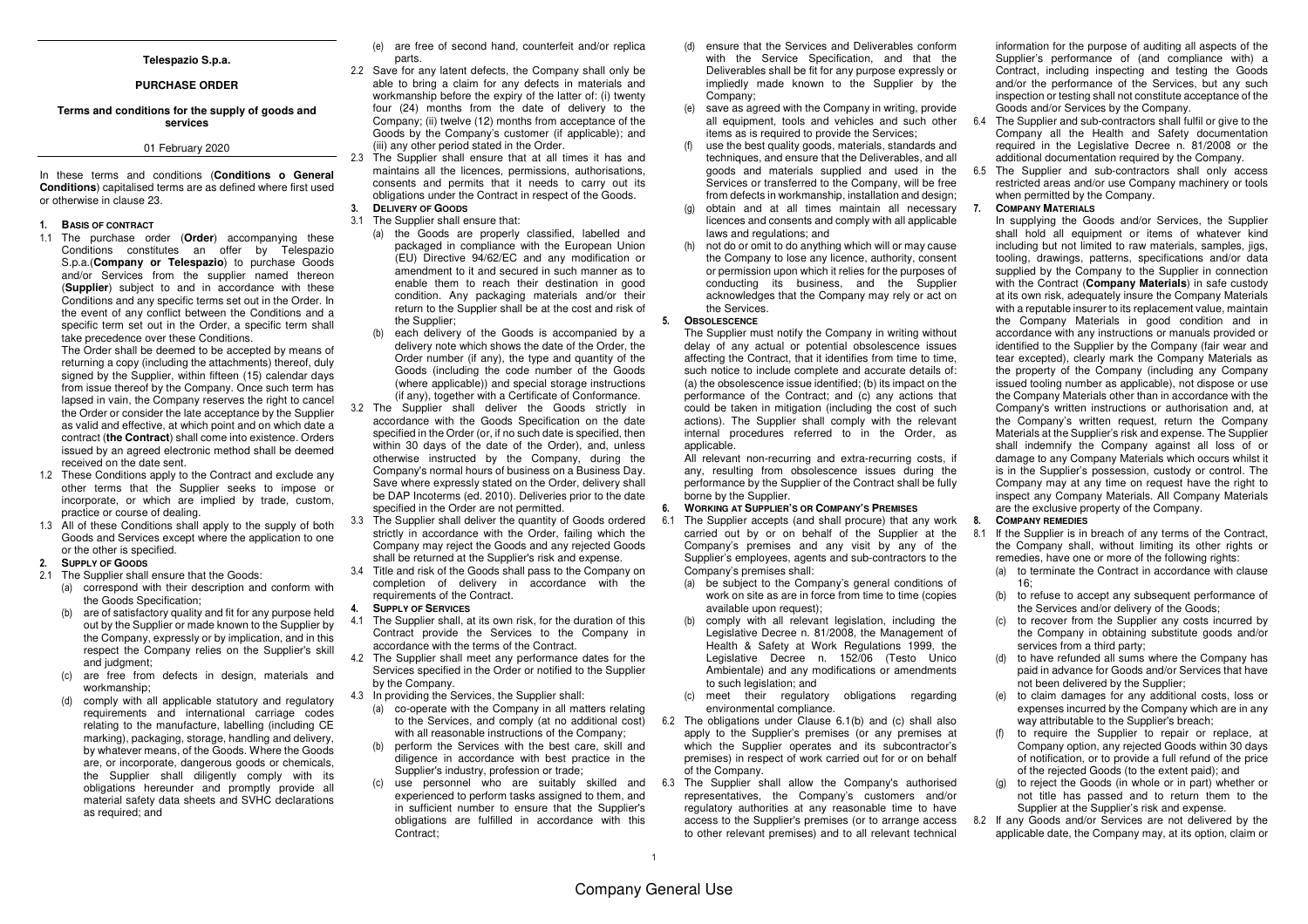deduct, from any sums payable, 2 per cent of the total price, in aggregate, of the Goods and/or Services: (i) not delivered on the correct date; and (ii) which have been delivered but that cannot be used by the Company for the purpose for which they were ordered, as a result of the delay, for each week's delay in delivery by way of a penalty as per article 1382 of the Italian Civil Code, up to a maximum of 14 per cent. Such penalty shall be charged for the delay in delivery and is not in substitution of the remedy in clause 8.1 above. The Company shall not impose such penalty provided the delay in delivery does not exceed seven (7) calendar days.

- 8.3 The Company may withhold any advance payments agreed under the Contract if the Supplier has breached the Contract until such time as the breach is remedied to the Company's reasonable satisfaction.
- 8.4 These Conditions shall extend to any substituted or remedial services and/or repaired or replacement goods supplied by the Supplier, save that for repairs only the unexpired part of the periods in clause.2.2 shall apply.
- 8.5 The Company's rights under this Contract are in addition to its rights and remedies implied by the law.

### **9. COMPANY'S OBLIGATIONS**

 The Company shall provide the Supplier with reasonable access at reasonable times to the Company's premises for the purpose of providing the Services and provide such information as the Supplier may reasonably request for the provision of the Services and the Company considers reasonably necessary for the purpose of providing the Services.

#### **10. CHARGES AND PAYMENT**

- 10.1 The price for the Goods and/or the charges for the Services (deemed to include every cost and expense directly or indirectly incurred by the Supplier in connection thereto) shall be the amount set out in the Order, exclusive of value added tax. No extra charges shall be effective unless agreed in writing and signed by the Company.
- 10.2 In respect of Goods, save as otherwise agreed, the Supplier shall invoice the Company on or at any time after completion of delivery. In respect of Services, the Supplier shall invoice the Company on completion of the Services. Each invoice shall include such supporting information (i.e. shipping documents for Goods and a certificate of acceptance for Services) required by the Company to verify the accuracy of the invoice, including but not limited to the relevant Order number. Without prejudice of the provisions set forth in article 1 of Italian law n. 205 dated 27 december 2017 about digital invoicing ("fatturazione elettronica"; "Codice Destinatario di Telespazio" to be used is "GYWS7QR"), the invoices shall be sent in unmodifiable pdf format to the e-mail and/or address fornitori@telespazio.com telespazio.afc.ad@pec.it
- 10.3 In consideration of the supply of Goods and/or Services by the Supplier strictly in accordance with the Order, the Company shall pay the invoiced amounts within date of invoice end of month plus 75 days or that different term agreed in the Contract and upon receipt of a valid and correct invoice to a bank account nominated in writing by the Supplier. In case of supply of Services, all invoices shall be payable only if accompanied by DURC (Documento Unico di Regolarità Contributiva) required by Italian law or any other equivalent certification of labour

compliance required by the law, valid and effective at the date of payment.

- 10.4 Payments shall only be made in favour of the Supplier (and therefore cannot be made to bank accounts of any individual or legal person other than the Supplier) and in the country where the activities are performed or where the Supplier has its tax residence or registered office.
- 10.5 The Supplier shall maintain complete and accurate records of the time spent and materials used by the Supplier in providing the Services. The Supplier consents to the Company disclosing copies of all Orders and Supplier invoices to the Company's customer where required by law and the Supplier shall ensure that this right is procured from its suppliers in connection with the **Contract.**
- 10.6 For any disputed matters payment obligations shall be suspended in connection thereto until the matter is finally resolved.

#### **11. INTELLECTUAL PROPERTY RIGHTS**

- 11.1 In respect of the Goods and any goods that are transferred to the Company as part of the Services under this Contract, including without limitation the Deliverables or any part of them, the Supplier warrants that it has full clear and unencumbered title to all such items, and that at the date of delivery of such items to the Company, it has full and unrestricted rights to sell and transfer all such items to the Company and its onward supply to (and use by) third parties.
- 11.2 The Supplier assigns to the Company, with full title guarantee and free from all third party rights, all Intellectual Property Rights developed in connection with the Goods and/or Services under the Contract;
- 11.3 The Supplier shall, promptly at the Company's request, do (or procure to be done) all such further acts and things, provide or procure any necessary information and/or know how to the Company and execute all such other documents for the purpose of securing for the Company the full benefit of the Contract, including without limitation all right, title and interest in and to the Intellectual Property Rights assigned to the Company in accordance with clause 11.2.

#### **12. INDEMNITY**

 The Supplier shall keep the Company indemnified against all liabilities, costs, expenses, damages and losses suffered or incurred by the Company as a result of or in connection with any claim made against the Company:

- (a) for actual or alleged infringement of a third party's Intellectual Property Rights arising out of, or in connection with, the manufacture, supply or use of the Goods, or receipt, use or supply of the Services, but only to the extent that the claim is not attributable to acts or omissions of the Company;
- (b) by a third party for death, personal injury or damage to property arising out of, or in connection with, defects in Goods, to the extent that the defects in the Goods are attributable to the acts or omissions of the Supplier, its employees, agents or subcontractors; and
- (c) by a third party arising out of or in connection with the supply of the Goods or the Services, to the extent that such claim arises out of the breach, negligentperformance or failure or delay in performance of the

Contract by the Supplier, its employees, agents or subcontractors.

## **13. INSURANCE**

 During the term of the Contract and for a period of three years thereafter, the Supplier shall maintain in force, with a reputable insurance company, a public liability insurance, and a product liability insurance, for an amount suitable to cover any liabilities that may arise under or in connection with the Contract, and shall, on the Company's request, produce the insurance certificate.

## **14. CONFIDENTIALITY**

- 14.1 The Supplier shall keep in strict confidence all technical or commercial know-how, specifications, inventions, processes or initiatives which are of a confidential nature and have been disclosed to it by the Company, its employees, agents or subcontractors, and any other confidential information concerning the Company's business, its products and services which the Supplier may obtain. The Supplier shall only disclose such confidential information to those of its employees, agents and subcontractors who need to know it for the purpose of discharging the Supplier's obligations under the Contract, and shall ensure that such employees, agents and subcontractors comply with the obligations set out in this clause as though they were a party to the Contract. The Supplier may also disclose such of the Company's confidential information as is required to be disclosed by law, any governmental or regulatory authority or by a court of competent jurisdiction, provided that the Supplier notifies the Company in advance of any such disclosure where it is lawful to do so and provided that the Supplier shall not release the same to any third party unless it receives prior written assurances that it will be treated in confidence. The Supplier shall immediately return all confidential information to the Company on request.
- 14.2 The Supplier shall not publicise or otherwise disclose this Contract nor any of its terms to any party without the prior written approval of the Company.

## **15. EXPORT LICENCES AND CONSENTS**

- 15.1 The Supplier shall obtain, at its own cost, all such export licences and other consents in connection with any Goods and/or Services as are required from time to time prior to the dispatch of the relevant shipment or provision of the relevant Services (as applicable) and shall promptly provide copies of the same to the Company on receipt thereof together with accurate and complete details of: (i) all authorised third parties (to include the end user) and their role; (ii) the Goods and/or Services, part or item export classification number; (iii) the country of origin; (iv) the country of manufacture; (v) export licence number; and (vi) export license date of issue. The Company may withhold all further payments under this Order until the Supplier has fully complied with its obligations under this clause 15.1.
- 15.2 Should the Supplier not be able to deliver the Goods and/or Services on the agreed delivery date as a result of non-availability of any export licences and/or consents the Supplier shall use its best endeavours to secure the required export licences and/or consents without further delay and shall indemnify the Company against all liabilities, costs, expenses, damages and losses suffered or incurred by the Company arising out of or in connection with such delays save where such failure and/or delay is beyond the reasonable control of the Supplier.

### **16. TERMINATION**

- 16.1 Without limiting its other rights or remedies, the Company may terminate the Contract in whole or in part at any time with immediate effect by giving written notice to the Supplier, whereupon the Supplier shall discontinue all work on the Contract so terminated and shall immediately repay to the Company any advance payment(s) paid by the Company to the Supplier relating to the Contract (or part thereof) so terminated.
- 16.2 Subject to clause 16.3, the Company shall pay the Supplier fair and reasonable compensation for any work in progress on the Goods at the time of termination and/or for any Services already performed, but such compensation shall not include loss of anticipated profits or any consequential loss. The Supplier agrees to accept such sum in full and final satisfaction of all claims arising out of such termination and it shall use its best endeavours to minimise the direct loss arising from such termination. In no case will the amount payable by the Company for the terminated work exceed the price that would have been payable if that work had been completed. The Company reserves the right to recover any completed part of the Goods and/or Services and any relevant documentation related thereto.
- 16.3 The provisions of clause 16.2 shall not apply where the Company has terminated the Contract for any of the following reasons:
	- (a) the Supplier commits a breach of any term of the Contract and (if such a breach is remediable) fails to remedy that breach within fifteen (15) days of receipt of notice in writing to do so;
	- (b) the Supplier is unable to pay its debts as they fall due or is deemed unable to pay its debts;
	- (c) the Supplier makes a proposal for or enters into any compromise or arrangement with its creditors or it enters into liquidation or it suffers the appointment of an administrator or receiver;
	- (d) the Supplier (being a company) is subject to a winding up petition or (being an individual) is the subject of a bankruptcy petition or order to the extent permitted and subject to article 72 of the Legislative Decree 9<sup>th</sup> January 2006, n. 5 or any other equivalent law on the matter:
	- (e) the Supplier suspends or ceases, or threatens to suspend, or cease, to carry on all or a substantialpart of its business,

 and in such circumstances the Company shall have the right to recover any costs, charges, or expenses incurred, including those sustained to procure the Goods and/or Services elsewhere in addition to any further damages or losses that the Company may suffer as a consequence of such termination. Termination of the Contract, however arising, shall not affect any of the parties' rights and remedies that have accrued as at termination.

- 16.4 Clauses which expressly or by implication survive termination of the Contract shall continue in full force and effect, including but not limited to clause 12 (Indemnity) and clause 14 (Confidentiality).
- 16.5 On termination of the Contract for any reason, the Supplier shall deliver to the Company, immediately upon request, all Deliverables whether or not then complete, and return all Company Materials. Until they have been returned or delivered, the Supplier shall be solely